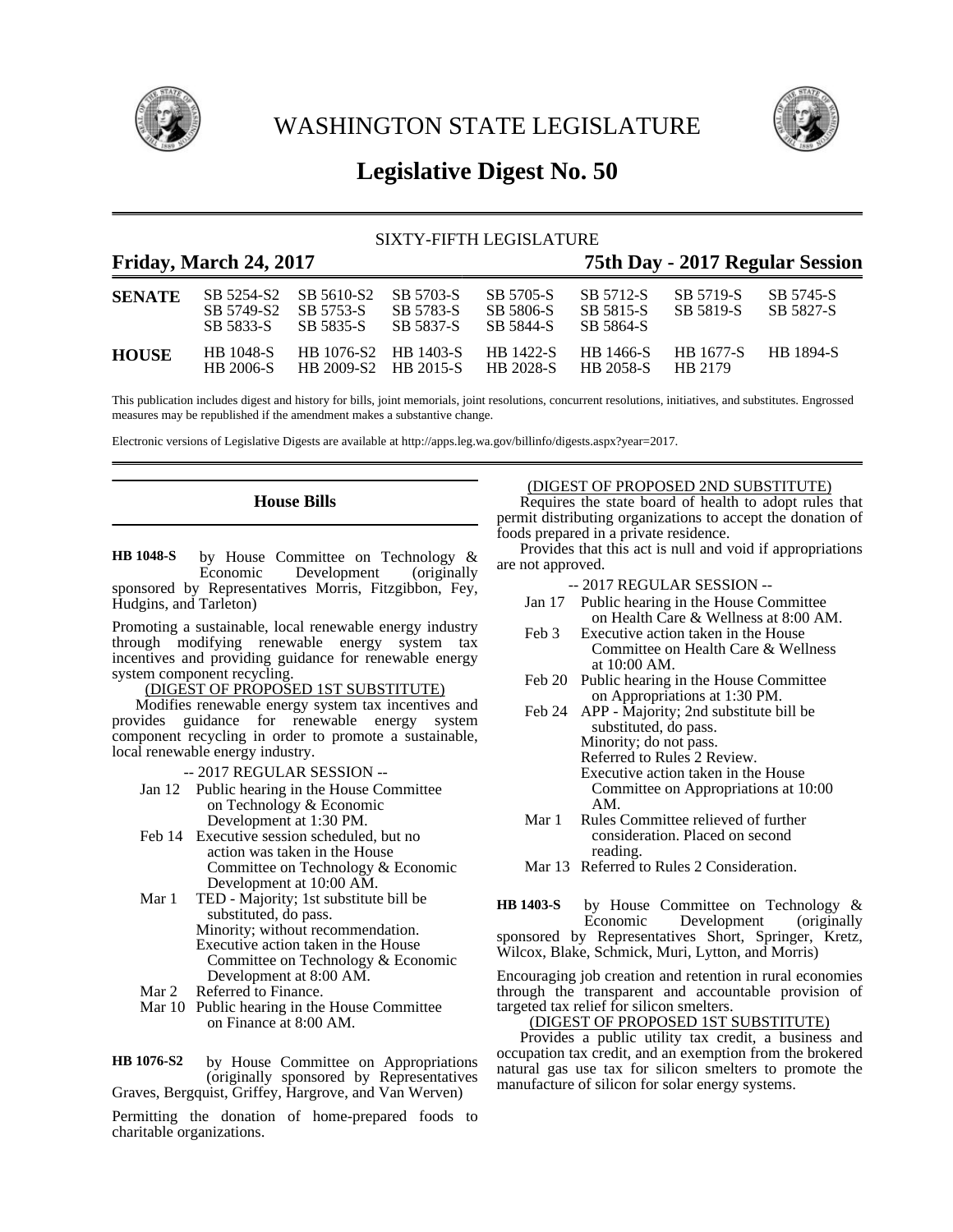-- 2017 REGULAR SESSION --

|       | Jan 25 Public hearing in the House Committee |
|-------|----------------------------------------------|
|       | on Technology & Economic                     |
|       | Development at 8:00 AM.                      |
| Mar 9 | TED - Majority; 1st substitute bill be       |
|       | substituted, do pass.                        |
|       | Executive action taken in the House          |
|       | Committee on Technology & $E_{\text{COMOM}}$ |

Committee on Technology & Economic Development at 1:30 PM. Mar 13 Referred to Finance.

by House Committee on Technology & Economic Development (originally sponsored by Representatives Blake, J. Walsh, Steele, Fey, Nealey, Tharinger, Chapman, Jinkins, and Springer) **HB 1422-S**

Creating the Washington rural jobs act.

(DIGEST OF PROPOSED 1ST SUBSTITUTE)

Establishes the Washington rural jobs act.

Requires the department of commerce to: (1) Accept applications for approval as a rural growth fund;

(2) Upon receiving documentation from the fund that it is fully funded, issue a tax credit certificate to each investor whose affidavit was included in the application specifying the amount of the investor's credit-eligible capital contribution; and

(3) Provide a copy of the tax credit certificates to the office of the insurance commissioner for investors earning tax credits eligible for use against insurance premium taxes, including the retaliatory provision, and to the department of revenue for investors earning tax credits eligible for use against business and occupation taxes.

Creates the rural job creation account.

Expires July 1, 2025.

-- 2017 REGULAR SESSION --

- Feb 1 Public hearing in the House Committee on Technology & Economic Development at 8:00 AM.
- Mar 9 TED Majority; 1st substitute bill be substituted, do pass.
	- Executive action taken in the House Committee on Technology & Economic Development at 1:30 PM.
- Mar 14 Referred to Finance.

by House Committee on Technology &<br>Economic Development (originally Development (originally sponsored by Representatives Blake, J. Walsh, Morris, Dent, and Manweller) **HB 1466-S**

Extending the expiration date of the public utility tax exemption for certain electrolytic processing businesses. (DIGEST OF PROPOSED 1ST SUBSTITUTE)

Delays, until July 1, 2029, the expiration of the public utility tax exemption for chlor-alkali electrolytic processing businesses and sodium chlorate electrolytic processing businesses.

-- 2017 REGULAR SESSION --

- Feb 2 Public hearing in the House Committee on Technology & Economic Development at 1:30 PM.
- Mar 9 TED Majority; 1st substitute bill be substituted, do pass.

Executive action taken in the House Committee on Technology & Economic Development at 1:30 PM. Mar 14 Referred to Finance.

by House Committee on Capital Budget (originally sponsored by Representatives Peterson, Pike, Senn, McBride, DeBolt, Macri, Stonier, **HB 1677-S**

Riccelli, and Fey)

Concerning local government infrastructure funding. (DIGEST OF PROPOSED 1ST SUBSTITUTE)

Modifies public works projects provisions with regard to local government infrastructure funding.

Changes the composition of the public works board. -- 2017 REGULAR SESSION --

Feb 14 Public hearing in the House Committee

on Capital Budget at 3:30 PM.

Mar 21 CB - Majority; 1st substitute bill be substituted, do pass. Executive action taken in the House Committee on Capital Budget at 3:30 PM.

Mar 23 Referred to Rules 2 Review.

by House Committee on Technology & Economic Development (originally sponsored by Representatives Sullivan, Wilcox, Slatter, Stokesbary, Buys, Tarleton, Senn, Haler, Goodman, and Stanford; by request of Office of Financial Management) **HB 1894-S**

Reinstating tax preferences for certain high-technology research and development.

(DIGEST OF PROPOSED 1ST SUBSTITUTE)

Provides a business and occupation tax credit for qualified research and development expenditures.

Provides a sales and use tax deferral for hightechnology research and development, pilot-scale manufacturing facilities, and purchases on machinery and equipment.

Expires January 1, 2027.

-- 2017 REGULAR SESSION --

- Feb 8 Public hearing in the House Committee on Technology & Economic Development at 8:00 AM.
- Mar 9 TED Majority; 1st substitute bill be substituted, do pass. Executive action taken in the House

Committee on Technology & Economic Development at 1:30 PM.

- Mar 14 Referred to Finance.
- Mar 30 Scheduled for public hearing in the House Committee on Finance at 8:00 AM. (Subject to change)

by House Committee on Appropriations (originally sponsored by Representatives Koster, Lytton, Springer, Volz, Senn, Tharinger, Fey, Stokesbary, Appleton, Nealey, Chapman, and Ormsby) **HB 2006-S**

Providing cities and counties flexibility with existing resources.

(AS OF HOUSE 2ND READING 3/07/17)

Authorizes the replacement of existing local government expenditures with proceeds from a locally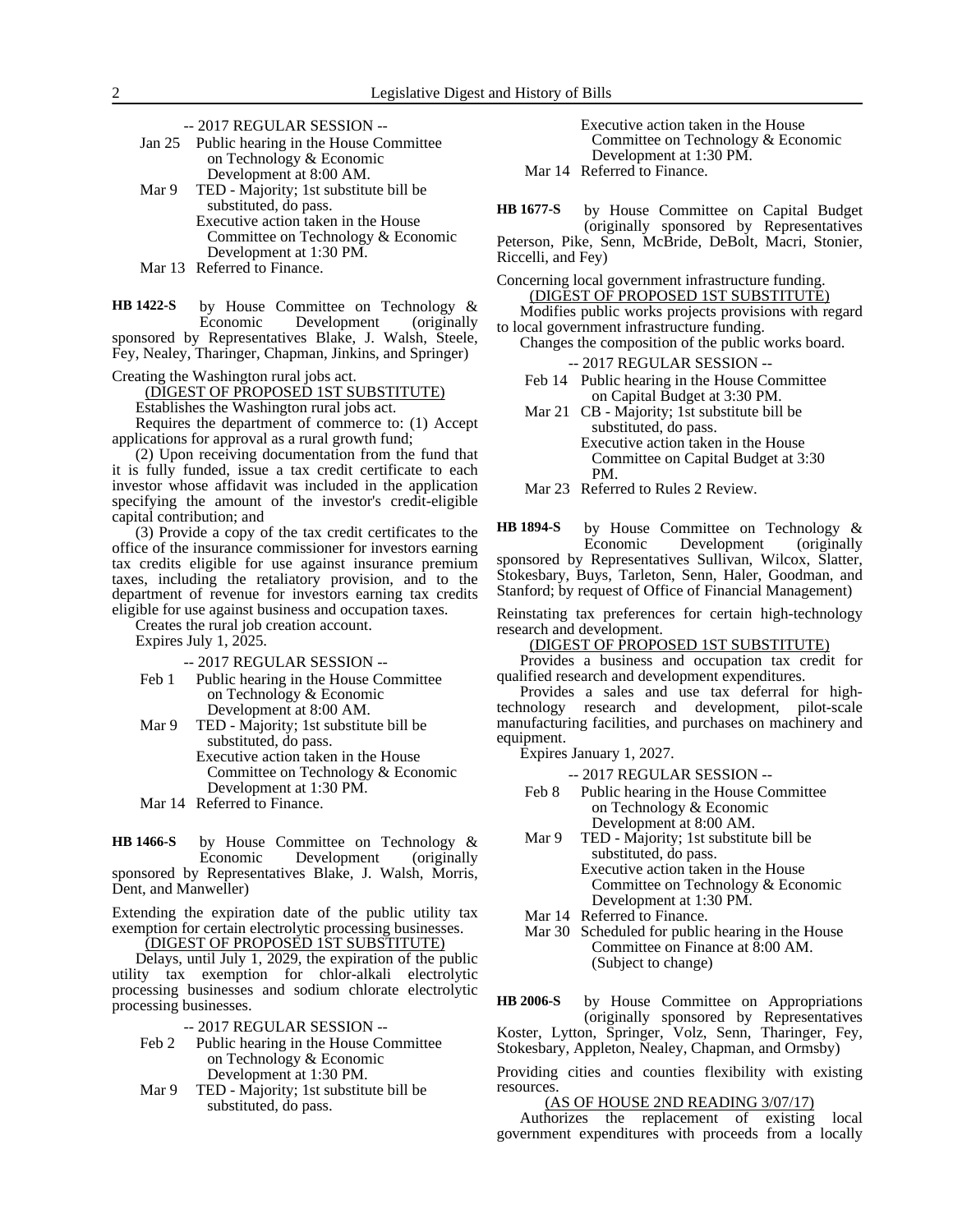imposed sales and use tax dedicated to mental health and substance abuse.

Allows all counties to seek voter approval for the criminal justice levy.

Allows local governments to use revenue generated from a levy lid lift to supplant existing funds.

- -- 2017 REGULAR SESSION --
- Feb 20 Public hearing in the House Committee on Appropriations at 1:30 PM.
- Feb 22 Executive session scheduled, but no action was taken in the House Committee on Appropriations at 1:30 PM.
- Feb 23 APP Majority; 1st substitute bill be substituted, do pass. Minority; do not pass. Executive action taken in the House Committee on Appropriations at 1:30 PM.
- Feb 24 Referred to Rules 2 Review.<br>Mar 6 Rules Committee relieved of
- Rules Committee relieved of further consideration. Placed on second reading.
- Mar 7 1st substitute bill substituted. Rules suspended. Placed on Third Reading.
	- Third reading, passed; yeas, 87; nays, 10; absent, 0; excused, 1. -- IN THE SENATE --
- Mar 9 First reading, referred to Local Government.
- Mar 21 Public hearing in the Senate Committee on Local Government at 1:30 PM.

by House Committee on Appropriations (originally sponsored by Representatives Reeves, Stonier, Riccelli, Peterson, Doglio, Jinkins, Kilduff, Lovick, Tarleton, McBride, Ormsby, Stanford, Orwall, Muri, Slatter, Ryu, and Fey) **HB 2009-S2**

Providing higher education support for gold star families. (AS OF HOUSE 2ND READING 3/03/17)

Requires recipients who receive a tuition and fees waiver under RCW 28B.15.621(4) (section  $1(4)$  of this act) to also receive a stipend for textbooks and course materials in the amount of five hundred dollars per academic year to be divided equally among academic terms.

Provides that this act is null and void if appropriations are not approved.

-- 2017 REGULAR SESSION --

- Feb 14 Public hearing in the House Committee on Higher Education at 8:00 AM.
- Feb 15 Executive action taken in the House Committee on Higher Education at 1:30 PM.
- Feb 22 APP Majority; 2nd substitute bill be substituted, do pass. Minority; do not pass. Public hearing and executive action taken
	- in the House Committee on
	- Appropriations at 1:30 PM.
- Feb 24 Referred to Rules 2 Review.
- Mar 1 Rules Committee relieved of further consideration. Placed on second reading.
- Mar 3 2nd substitute bill substituted. Rules suspended. Placed on Third Reading. Third reading, passed; yeas, 97; nays, 0; absent, 0; excused, 1. -- IN THE SENATE --
- Mar 7 First reading, referred to Higher Education.
- Mar 16 Public hearing in the Senate Committee on Higher Education at 8:00 AM.

by House Committee on Finance (originally sponsored by Representatives Pettigrew, Stokesbary, Nealey, Springer, Macri, and Pollet) **HB 2015-S**

Modifying the lodging excise tax to remove the exemption for premises with fewer than sixty lodging units and to tax certain vacation rentals, short-term home-sharing arrangements, and other compensated use or occupancy of dwellings.

### (DIGEST OF PROPOSED 1ST SUBSTITUTE)

Removes the lodging excise tax exemption for premises with fewer than sixty lodging units and imposes an excise tax on the sale of or charge made for the furnishing of a vacation rental, a home-sharing arrangement, or other compensated use or occupancy of all or a portion of a dwelling or dwelling unit, for a continuous period of less than one month, regardless of whether the dwelling or dwelling unit is also occupied by its owner.

-- 2017 REGULAR SESSION --

- Feb 22 Public hearing in the House Committee on Finance at 8:00 AM.
- Feb 23 FIN Majority; 1st substitute bill be substituted, do pass. Minority; do not pass. Executive action taken in the House Committee on Finance at 8:00 AM.
- Feb 24 Referred to Rules 2 Review.

by House Committee on State Govt, Elections & IT (originally sponsored by Representative Hudgins; by request of Joint Legislative Systems Committee) **HB 2028-S**

Concerning legislative technology.

(DIGEST OF PROPOSED 1ST SUBSTITUTE)

Changes the following terms in chapter 44.68 RCW:

(1) The joint legislative systems administrative committee to the joint legislative technology administrative committee;

(2) The legislative service center to the office of legislative technology solutions;

(3) The legislative systems coordinator to the legislative technology director; and

(4) The joint legislative systems committee to the joint legislative technology committee.

- -- 2017 REGULAR SESSION --
- Feb 15 SEIT Majority; 1st substitute bill be substituted, do pass. Public hearing, executive action taken in the House Committee on State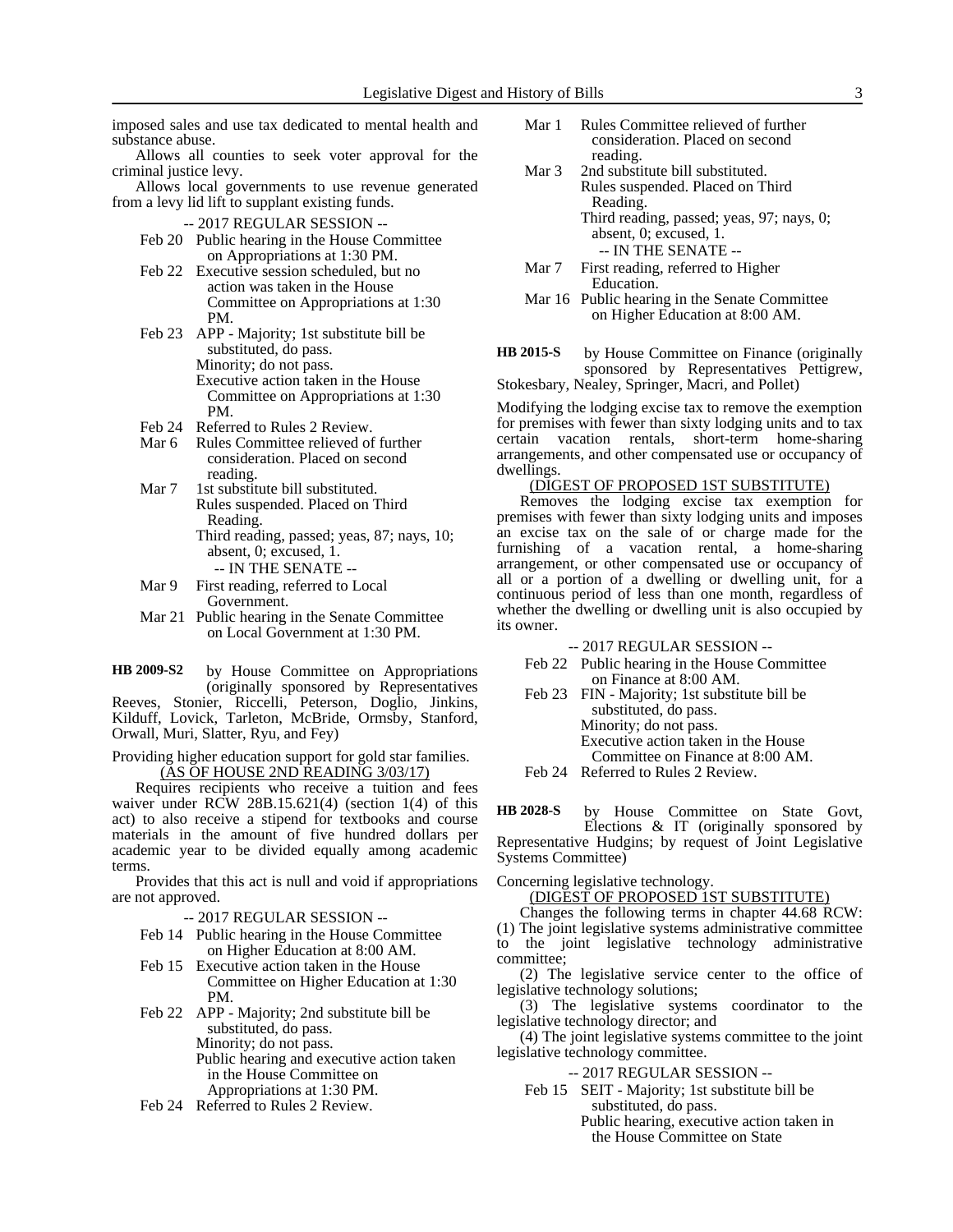Government, and Elections & Information Technology at 1:30 PM. Feb 17 Referred to Rules 2 Review.

- Mar 7 Rules Committee relieved of further consideration. Placed on second reading.
- Mar 13 Referred to Rules 2 Consideration.

#### by House Committee on Transportation (originally sponsored by Representative Harmsworth) **HB 2058-S**

Creating procedures for the redemption of certain vehicles that are towed from accident scenes by registered tow truck companies when the vehicle owner is admitted as a patient in a hospital due to the accident.

#### (AS OF HOUSE 2ND READING 3/07/17)

Establishes the Denise Chew scooter recovery act.

Authorizes a person who is known to the registered or legal owner of a motorcycle or moped that was towed from the scene of an accident to redeem the motorcycle or moped as a bailment on behalf of the owner if he or she is admitted as a patient in a hospital due to the accident.

Authorizes a registered tow truck operator, if he or she is notified that the registered or legal owner of a moped or motorcycle is an admitted patient in the hospital, to delay the auction of the moped or motorcycle for a reasonable time in a good faith effort to provide additional time for the redemption of the vehicle.

- -- 2017 REGULAR SESSION --
- Feb 20 Public hearing in the House Committee on Transportation at 1:30 PM.
- Feb 21 TR Majority; 1st substitute bill be substituted, do pass. Executive action taken in the House Committee on Transportation at 1:30 PM.
- Feb 24 Referred to Rules 2 Review.
- Feb 28 Placed on second reading by Rules Committee.
- Mar 7 1st substitute bill substituted. Rules suspended. Placed on Third Reading. Third reading, passed; yeas, 97; nays, 0; absent, 0; excused, 1.
	- -- IN THE SENATE --
- Mar 9 First reading, referred to Transportation.
- Mar 28 Scheduled for public hearing in the Senate Committee on Transportation at 3:30 PM. (Subject to change)

#### by Representative Clibborn **HB 2179**

Extending the duration of the state route number 167 high occupancy toll lane pilot project.

Extends the duration of the department of transportation's pilot project of high occupancy toll lanes on state route number 167 high occupancy vehicle lanes within King county.

-- 2017 REGULAR SESSION --

- Mar 23 First reading, referred to Transportation (Not Officially read and referred until adoption of Introduction report).
- Mar 27 Scheduled for public hearing and executive session in the House

Committee on Transportation at 3:30 PM. (Subject to change)

### **Senate Bills**

by Senate Committee on Ways & Means (originally sponsored by Senators Fain, Palumbo, Zeiger, Angel, Hobbs, and Mullet) **SB 5254-S2**

Ensuring adequacy of buildable lands and zoning in urban growth areas and providing funding for low-income housing and homelessness programs.

### (DIGEST OF PROPOSED 2ND SUBSTITUTE)

Provides funding for low-income housing and homelessness programs and ensures adequacy of buildable lands and zoning in urban growth areas.

-- 2017 REGULAR SESSION --

- Jan 26 Public hearing in the Senate Committee on Local Government at 1:30 PM.
- Feb 14 Executive action taken in the Senate Committee on Local Government at  $1:30 \text{ PM}$
- Feb 22 Public hearing in the Senate Committee on Ways & Means at 1:30 PM.
- Mar 20 WM Majority; 2nd substitute bill be substituted, do pass. Minority; do not pass. Minority; without recommendation. Executive action taken in the Senate Committee on Ways & Means at 3:30 PM.
- Mar 22 Passed to Rules Committee for second reading.
- by Senate Committee on Ways & Means (originally sponsored by Senators Darneille, Hasegawa, and Saldaña) **SB 5610-S2**

Concerning the sentencing of persons under the age of twenty-one years at the time of the commission of a crime.

### (DIGEST OF PROPOSED 2ND SUBSTITUTE)

Addresses sentencing enhancements and exceptional sentences with regard to an offender being sentenced in adult court for a crime committed as a minor.

- -- 2017 REGULAR SESSION --
- Feb 7 Public hearing in the Senate Committee on Human Services and Mental Health & Housing at 1:30 PM.
- Feb 14 Executive action taken in the Senate Committee on Human Services and Mental Health & Housing at 1:30 PM.
- Feb 20 Public hearing in the Senate Committee on Ways & Means at 1:30 PM.
- Feb 23 WM Majority; 2nd substitute bill be substituted, do pass. Minority; do not pass. Minority; without recommendation. Executive action taken in the Senate

Committee on Ways & Means at 1:30 PM.

Feb 24 Passed to Rules Committee for second reading.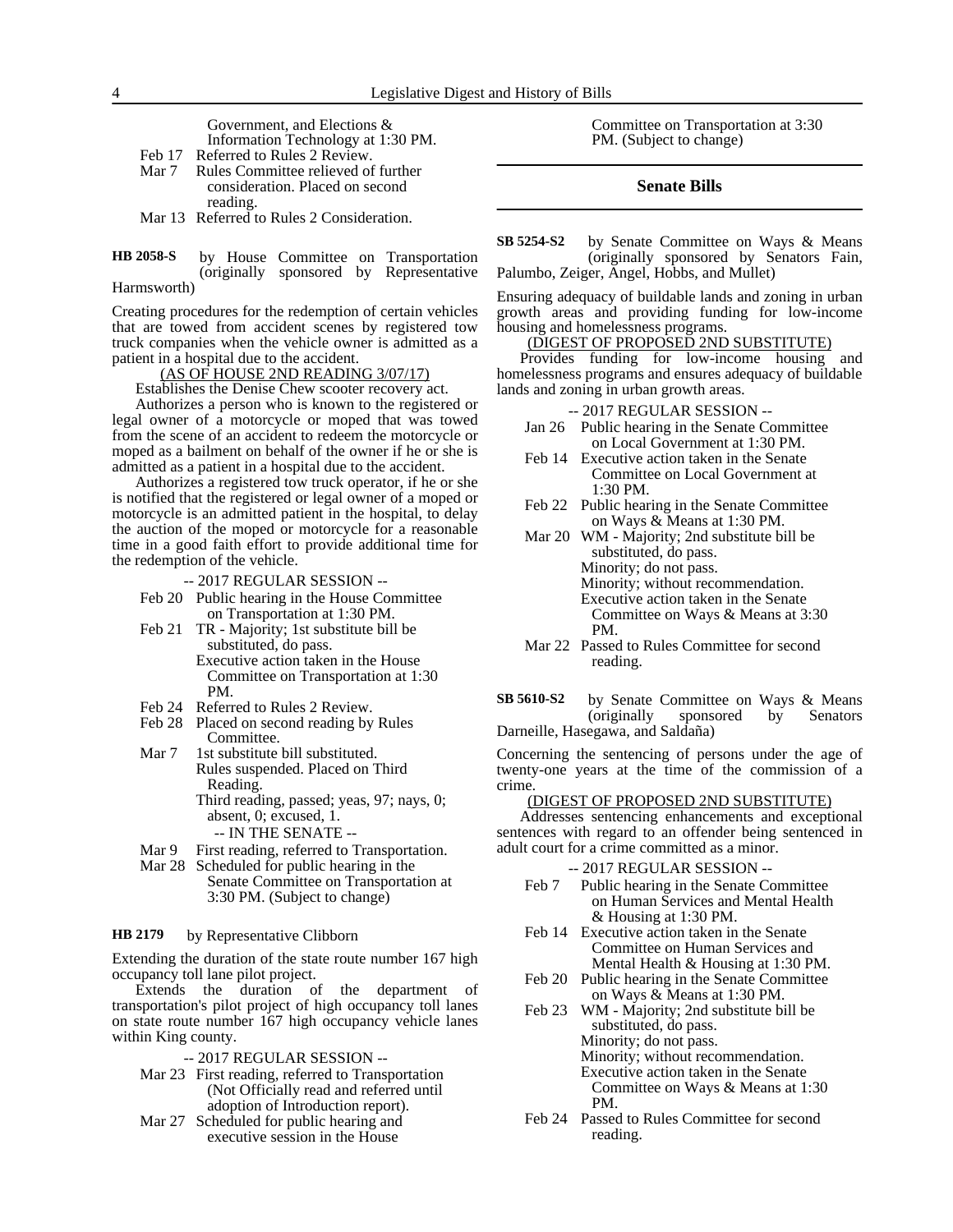Mar 2 Placed on second reading by Rules Committee.

Mar 17 Senate Rules "X" file.

by Senate Committee on Ways & Means (originally sponsored by Senator Padden) **SB 5703-S**

Establishing a special allegation for habitual property offenders.

(DIGEST OF PROPOSED 1ST SUBSTITUTE)

Increases the sanctions for habitual property offenders to provide more effective deterrents to recidivism.

Enhances the courts' discretion to more appropriately sentence habitual property offenders with significant histories of burglary and theft.

Provides that this act is null and void if appropriations are not approved.

-- 2017 REGULAR SESSION --

- Feb 7 Public hearing in the Senate Committee on Law & Justice at 10:00 AM.
- Feb 16 Executive action taken in the Senate Committee on Law & Justice at 10:00 AM.
- Feb 20 Public hearing in the Senate Committee on Ways & Means at 1:30 PM.
- Feb 23 WM Majority; 1st substitute bill be substituted, do pass. Minority; do not pass. Minority; without recommendation. Executive action taken in the Senate Committee on Ways & Means at 1:30 PM.
- Feb 24 Passed to Rules Committee for second reading.
- Mar 6 Placed on second reading by Rules Committee.
- Mar 17 Senate Rules "X" file.

by Senate Committee on Ways & Means (originally sponsored by Senators Becker, O'Ban, Rivers, Bailey, Miloscia, Schoesler, Warnick, Brown, Zeiger, and Honeyford) **SB 5705-S**

Concerning inspection and review of state contracted behavioral health and recovery agencies.

(AS OF SENATE 2ND READING 3/01/17)

Declares that the state: (1) Finds that the department of social and health services should not reduce the number of license violations found by field inspectors for the purpose of allowing agency licensees to avoid liability in a manner that permits the violating agency to stay open at the risk of public safety; and

(2) Recognizes the need to prohibit sham transfers of licenses between behavioral health licensees found in violation of the terms of their license agreement and their family members.

Provides that this act is null and void if appropriations are not approved.

-- 2017 REGULAR SESSION --

- Feb 15 Public hearing, executive action taken in the Senate Committee on Human Services, and Mental Health & Housing at 1:30 PM.
- Feb 23 Public hearing in the Senate Committee on Ways & Means at 1:30 PM.
- Feb 24 WM Majority; 1st substitute bill be substituted, do pass. Minority; do not pass. Minority; without recommendation. Passed to Rules Committee for second reading. Executive action taken in the Senate
	- Committee on Ways & Means at 11:00 AM.
- Feb 28 Placed on second reading by Rules Committee.
- Mar 1 1st substitute bill substituted. Rules suspended. Placed on Third Reading. Third reading, passed; yeas, 35; nays, 14; absent, 0; excused, 0.
	- -- IN THE HOUSE --
- Mar 3 First reading, referred to Health Care & Wellness (Not Officially read and referred until adoption of Introduction report).
- Mar 21 Public hearing in the House Committee on Health Care & Wellness at 8:30 AM.
- Mar 22 HCW Majority; do pass with amendment(s). Executive action taken in the House Committee on Health Care & Wellness at 1:30 PM.

by Senate Committee on Ways & Means (originally sponsored by Senators Zeiger, Frockt, Saldaña, Warnick, Fain, Walsh, Bailey, Hawkins, Baumgartner, Braun, Schoesler, Hasegawa, Billig, Mullet, Rolfes, Chase, and Kuderer) **SB 5712-S**

Developing a bilingual educational workforce.

(AS OF SENATE 2ND READING 3/08/17) Requires the office of the superintendent of public instruction to administer the bilingual educator initiative, which is a long-term program to recruit, prepare, and mentor bilingual high school students to become future bilingual teachers and counselors.

Requires pilot projects to be implemented in two school districts east and two school districts west of the crest of the Cascade mountains.

Provides that this act is null and void if appropriations are not approved.

- -- 2017 REGULAR SESSION --
- Feb 13 Public hearing in the Senate Committee on Early Learning & K-12 Education at 1:30 PM.
- Feb 16 Executive action taken in the Senate Committee on Early Learning & K-12 Education at 1:30 PM.
- Feb 22 Public hearing in the Senate Committee on Ways & Means at 1:30 PM.
- Feb 24 WM Majority; 1st substitute bill be substituted, do pass.

Passed to Rules Committee for second reading.

- Executive action taken in the Senate Committee on Ways & Means at 11:00 AM.
- Mar 1 Placed on second reading by Rules Committee.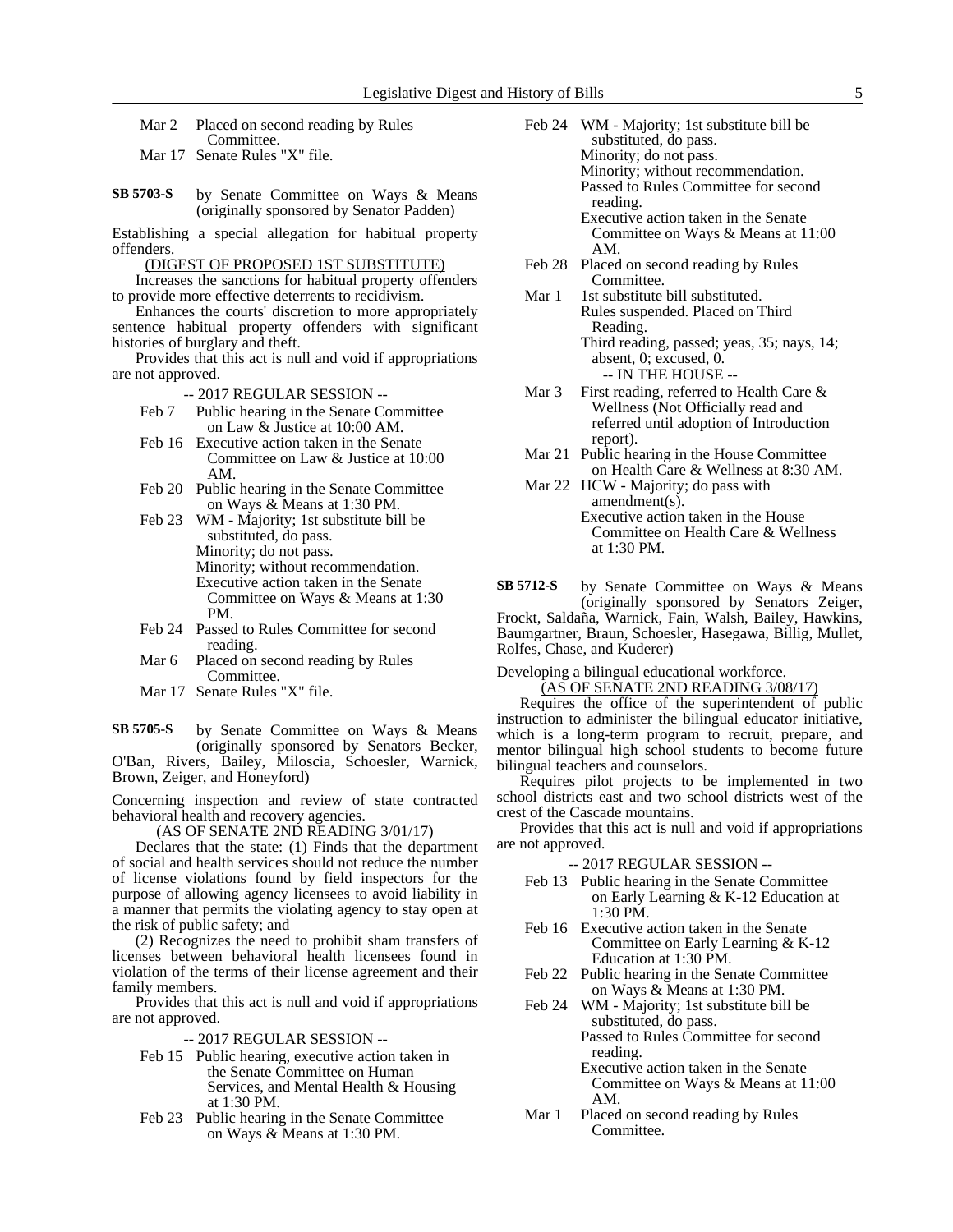Mar 8 1st substitute bill substituted. Rules suspended. Placed on Third Reading. Third reading, passed; yeas, 48; nays, 0; absent, 0; excused, 1.

-- IN THE HOUSE --

- Mar 10 First reading, referred to Education (Not Officially read and referred until adoption of Introduction report).
- Mar 20 Public hearing in the House Committee on Education at 1:30 PM.
- Mar 28 Scheduled for executive session in the House Committee on Education at 1:30 PM. (Subject to change)
- by Senate Committee on Ways & Means (originally sponsored by Senators Baumgartner and Rolfes) **SB 5719-S**

Creating a labor and industries ombuds within the department of commerce.

(DIGEST OF PROPOSED 1ST SUBSTITUTE)

Creates the ombuds for employers in the department of commerce.

Requires the ombuds to have training or experience, or both, in the following areas: (1) Programs administered by the department of labor and industries, including industrial<br>insurance, occupational safety and health, and insurance, occupational safety and health, and employment standards;

(2) The state legal system; and

(3) Dispute or problem resolution techniques, including investigation, mediation, and negotiation.

Expires July 1, 2027.

- -- 2017 REGULAR SESSION --
- Feb 15 Public hearing in the Senate Committee on Commerce and Labor & Sports at 1:30 PM.
	- Executive action taken in the Senate Committee on Commerce and Labor & Sports at 5:45 PM.
- Feb 21 Public hearing in the Senate Committee on Ways & Means at 1:30 PM.
- Feb 23 WM Majority; 1st substitute bill be substituted, do pass. Minority; do not pass. Minority; without recommendation. Executive action taken in the Senate Committee on Ways & Means at 1:30 PM.
- Feb 24 Passed to Rules Committee for second reading.
- Mar 21 Senate Rules "X" file.

by Senate Committee on Ways & Means (originally sponsored by Senators Kuderer, Keiser, Hasegawa, and Chase) **SB 5745-S**

Addressing contaminated drinking water stemming from the lead content in drinking water infrastructure, including pipes, connections, and fixtures.

(DIGEST OF PROPOSED 1ST SUBSTITUTE)

Requires public water systems to: (1) By July 1, 2020, fully replace all utility-owned lead service lines to a school or an early childhood program;

(2) By July 1, 2030, fully replace all utility-owned lead service lines located within its service area;

(3) Bear the cost associated with the replacement; and

(4) Perform utility-owned lead service line replacements in coordination with the school district, school or early childhood program, or relevant local government, as applicable.

Requires educational service districts to: (1) For the health and safety of educational staff and students and consistent with the United States environmental protection agency guidance manual, ensure testing of drinking water and drinking water fixtures at public schools;

(2) Prioritize schools for testing drinking water and drinking water fixtures for lead; and

(3) Make results available to the community and schools where the testing has taken place.

Requires the department of health to: (1) Develop guidance and testing protocols, consistent with the United States environmental protection agency guidance manual, for the educational service districts' testing drinking water and drinking water fixtures in public schools;

(2) Contract with qualified independent third parties to complete the testing when the educational service district is unable to do so; and

(3) Make results available to the schools and the community.

-- 2017 REGULAR SESSION --

- Feb 16 Public hearing, executive action taken in the Senate Committee on Energy, and Environment & Telecommunications at 10:00 AM.
- Feb 21 Public hearing in the Senate Committee on Ways & Means at 1:30 PM.
- Feb 23 WM Majority; 1st substitute bill be substituted, do pass. Executive action taken in the Senate Committee on Ways & Means at 1:30 PM.
- Feb 24 Passed to Rules Committee for second reading.
- Mar 1 Placed on second reading by Rules Committee.

Mar 17 Senate Rules "X" file.

by Senate Committee on Ways & Means (originally sponsored by Senators Darneille, Frockt, Kuderer, Warnick, and Saldaña) **SB 5749-S2**

Concerning paperwork reduction in order to improve the availability of mental health services to protect children and families.

### (AS OF SENATE 2ND READING 3/06/17)

Requires the department of social and health services to: (1) Perform a review of casework documentation and paperwork requirements for social workers with the department who provide services to children; and

(2) Take steps to reduce paperwork, documentation, and audit requirements that are inefficient or duplicative for social workers who serve children and for providers of mental health services to children and families.

-- 2017 REGULAR SESSION --

Feb 13 Public hearing in the Senate Committee on Human Services and Mental Health & Housing at 1:30 PM.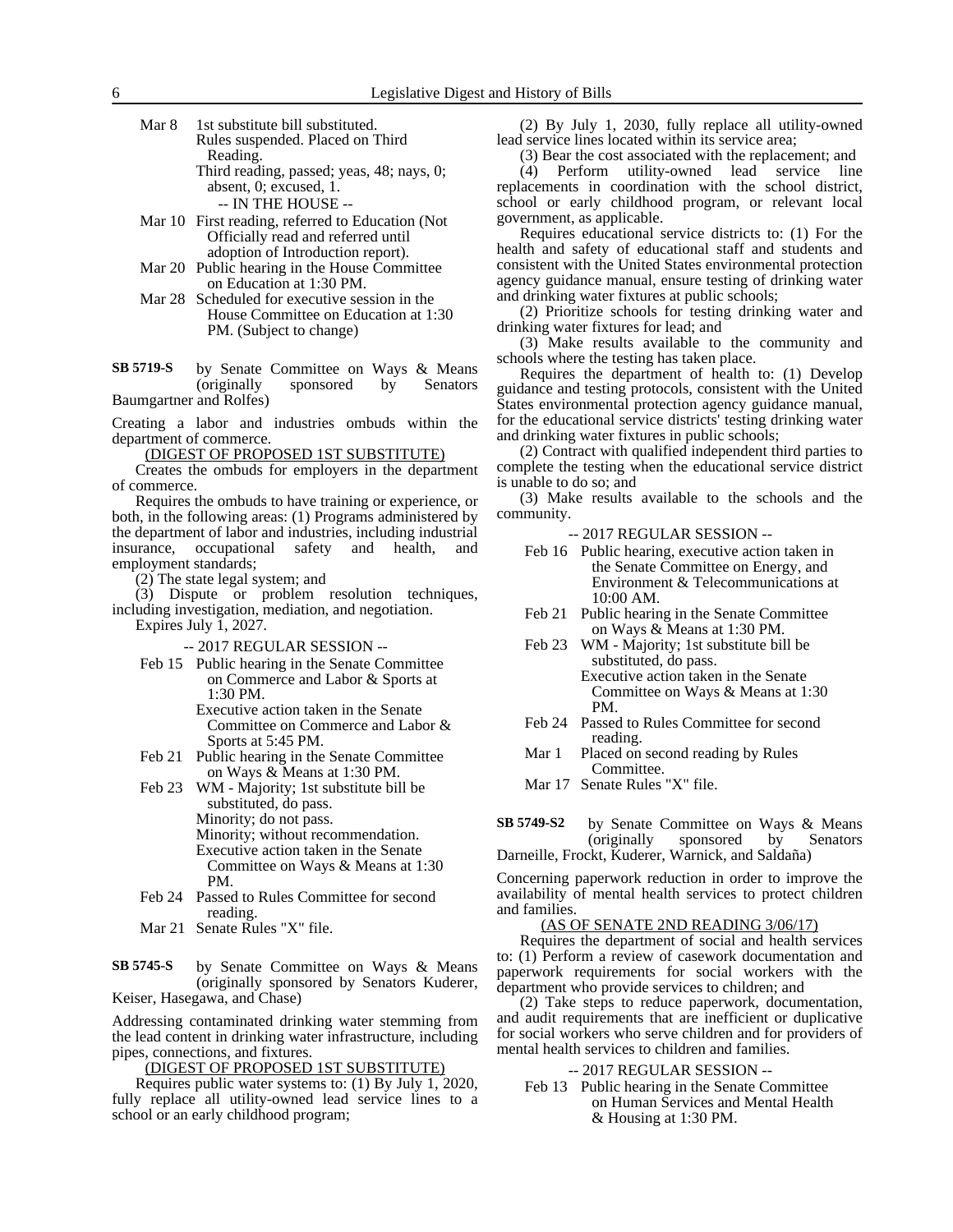- Feb 14 Executive action taken in the Senate Committee on Human Services and Mental Health & Housing at 1:30 PM.
- Feb 21 Public hearing in the Senate Committee on Ways & Means at 1:30 PM.
- Feb 23 WM Majority; 2nd substitute bill be substituted, do pass. Executive action taken in the Senate Committee on Ways & Means at 1:30
- PM. Feb 24 Passed to Rules Committee for second reading.
- Mar 1 Placed on second reading by Rules Committee.
- Mar 6 2nd substitute bill substituted. Rules suspended. Placed on Third Reading. Third reading, passed; yeas, 49; nays, 0; absent, 0; excused, 0.
	- -- IN THE HOUSE --
- Mar 8 First reading, referred to Early Learning & Human Services (Not Officially read and referred until adoption of Introduction report).
- Mar 21 Public hearing in the House Committee on Early Learning & Human Services at 8:00 AM.
- Mar 22 Executive session scheduled, but no action was taken in the House Committee on Early Learning & Human Services at 1:30 PM.
- Mar 28 Scheduled for executive session in the House Committee on Early Learning & Human Services at 8:00 AM. (Subject to change)
- by Senate Committee on Ways & Means (originally sponsored by Senators Zeiger, Rolfes, Billig, Braun, Warnick, Hunt, and Walsh) **SB 5753-S**

Concerning the financing of early learning facilities. (DIGEST OF PROPOSED 1ST SUBSTITUTE)

Creates the early learning facilities revolving account.

Requires the department of early learning, in consultation with stakeholders, to review existing licensing standards related to facility requirements to eliminate potential barriers to licensing.

Requires the department of commerce to: (1) In consultation with the department of early learning, oversee the early learning facilities revolving account;

(2) Act as the lead state agency for early learning facilities grant and loan program development;

(3) Expend money from the account to provide state matching funds for grants or loans to provide classrooms necessary for children to participate in the early childhood education and assistance program and working connections child care;

(4) Implement and administer grants or loans funded through the account for school districts;

(5) Monitor performance of the grant and loan program; and

(6) Convene a committee of early learning facilities experts to advise the department regarding the prioritization methodology of grant applications for certain projects.

Provides a list of: (1) Activities eligible for funding through the account; and

(2) Organizations eligible to receive grants or loans.

- -- 2017 REGULAR SESSION -- Feb 16 Public hearing in the Senate Committee
- on Ways & Means at 3:30 PM. Feb 22 Executive session scheduled, but no action was taken in the Senate Committee on Ways & Means at 1:30 PM.
- Feb 24 WM Majority; 1st substitute bill be substituted, do pass. Minority; do not pass. Minority; without recommendation. Passed to Rules Committee for second reading. Executive action taken in the Senate Committee on Ways & Means at 11:00
- Mar 21 Senate Rules "X" file.

AM.

by Senate Committee on Ways & Means (originally sponsored by Senators Sheldon, Fain, Liias, Pearson, and Becker) **SB 5783-S**

Exempting multipurpose senior citizen centers from property taxation.

(AS OF SENATE 2ND READING 3/01/17)

Exempts the following from property taxes: One or more contiguous real property parcels and personal property owned by a senior citizen organization, if the property is used for the actual operation of a multipurpose senior citizen center.

Authorizes the exempt property to be used for fundraising events and activities, including the operation of a farmers market or a thrift store, for providing financial support for the multipurpose senior citizen center or providing services and activities for senior citizens.

-- 2017 REGULAR SESSION --

- Feb 21 Public hearing in the Senate Committee on Ways & Means at 1:30 PM.
- Feb 23 WM Majority; 1st substitute bill be substituted, do pass. Minority; do not pass. Minority; without recommendation. Executive action taken in the Senate Committee on Ways & Means at 1:30 PM.
- Feb 24 Passed to Rules Committee for second reading.
- Feb 28 Placed on second reading by Rules Committee.
- Mar 1 1st substitute bill substituted. Rules suspended. Placed on Third Reading.

Third reading, passed; yeas, 48; nays, 1; absent, 0; excused, 0. -- IN THE HOUSE --

- Mar 3 First reading, referred to Finance (Not Officially read and referred until adoption of Introduction report).
- Mar 17 Public hearing in the House Committee on Finance at 8:00 AM.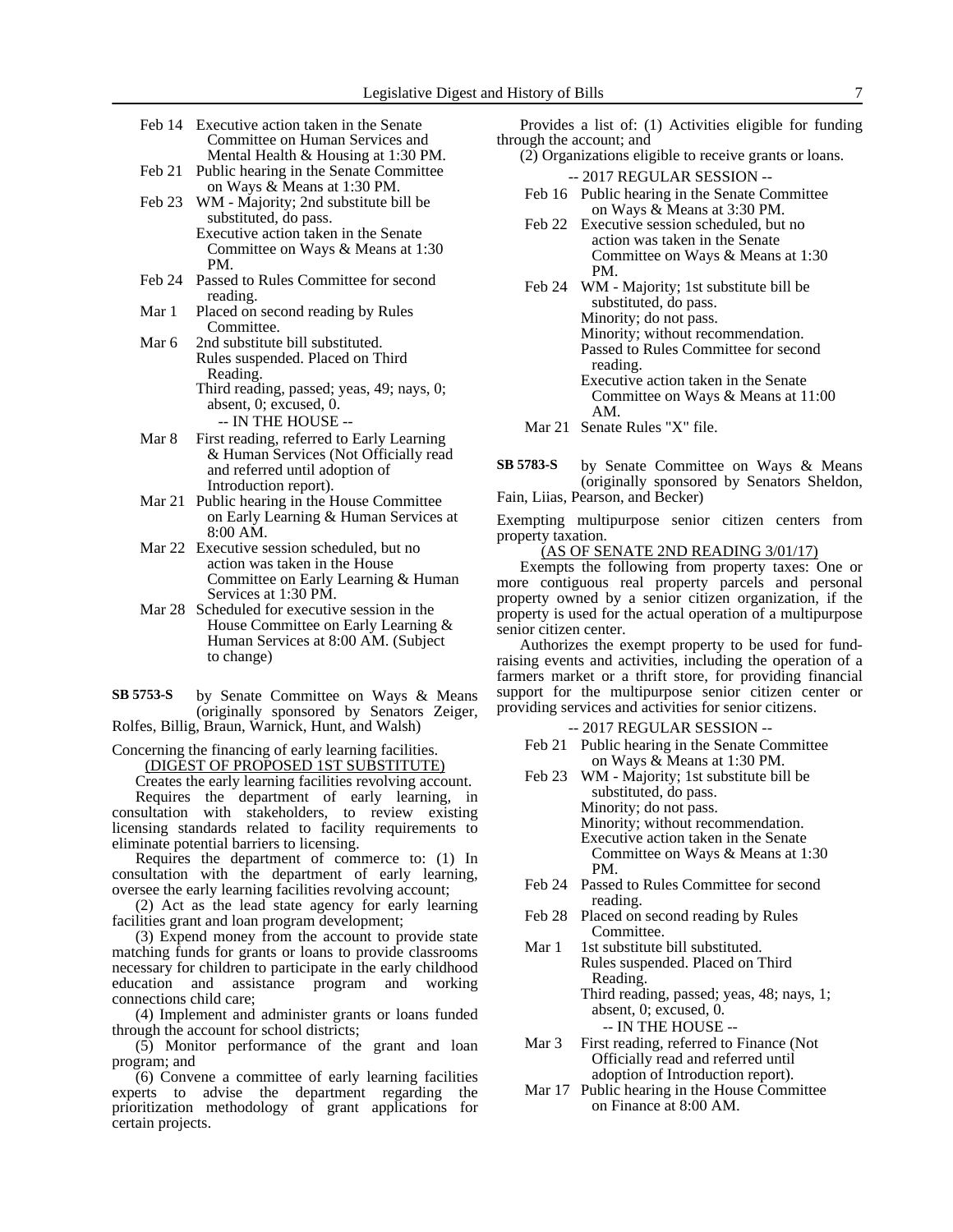Mar 30 Scheduled for executive session in the House Committee on Finance at 8:00 AM. (Subject to change)

by Senate Committee on Transportation (originally sponsored by Senators Cleveland, Rivers, Wilson, Hobbs, Chase, and Nelson) **SB 5806-S**

Concerning preliminary work to develop a process for planning for a new Interstate 5 bridge spanning the Columbia river.

(AS OF SENATE 2ND READING 2/27/17)

Creates the joint Oregon-Washington legislative action committee.

Declares that, on behalf of the state, the Washington state legislature invites the Oregon state legislature to participate in the joint legislative action committee regarding the construction of a new Interstate 5 bridge spanning the Columbia river.

Makes an appropriation from the motor vehicle fund to the department of transportation for a planning inventory to be conducted to document the existing planning data related to the construction of the new bridge.

-- 2017 REGULAR SESSION --

- Feb 20 Public hearing in the Senate Committee on Transportation at 1:30 PM.
- Feb 21 TRAN Majority; 1st substitute bill be substituted, do pass. Executive action taken in the Senate Committee on Transportation at 1:30 PM.
- Feb 23 Passed to Rules Committee for second reading.
- Feb 24 Placed on second reading by Rules Committee.
- Feb 27 1st substitute bill substituted. Rules suspended. Placed on Third Reading.
	- Third reading, passed; yeas, 45; nays, 4; absent, 0; excused, 0. -- IN THE HOUSE --
- Mar 1 First reading, referred to Transportation (Not Officially read and referred until adoption of Introduction report).
- Mar 9 Public hearing in the House Committee on Transportation at 3:30 PM.
- Mar 15 Executive session scheduled, but no action was taken in the House Committee on Transportation at 3:30 PM.
- Mar 22 Executive action taken in the House Committee on Transportation at 3:30 PM.

by Senate Committee on Ways & Means (originally sponsored by Senators Rivers, Cleveland, Becker, and Ranker) **SB 5815-S**

Concerning the hospital safety net assessment.

(DIGEST OF PROPOSED 1ST SUBSTITUTE)

Modifies provisions regarding the hospital safety net assessment.

Changes the expiration date for the hospital safety net assessment from July 1, 2019, to July 1, 2021.

-- 2017 REGULAR SESSION --

- Mar 14 Public hearing in the Senate Committee on Ways & Means at 3:30 PM.
- Mar 20 WM Majority; 1st substitute bill be substituted, do pass. Executive action taken in the Senate

Committee on Ways & Means at 3:30 PM.

- Mar 22 Passed to Rules Committee for second reading.
- Mar 23 Placed on second reading by Rules Committee.
- by Senate Committee on Transportation (originally sponsored by Senators King and **SB 5819-S**

Hobbs)

## Concerning the board of pilotage commissioners.

(DIGEST OF PROPOSED 1ST SUBSTITUTE) Requires the board of pilotage commissioners to, until

July 1, 2023, annually deposit the first one million dollars collected through the Puget Sound pilotage district tariff to the pilotage account solely for the expenditure of selfinsurance premiums.

Prohibits the board of pilotage commissioners, until July 1, 2023, from increasing the pilotage tariffs that are in existence on January 1, 2017.

Requires the joint legislative audit and review committee to conduct a performance audit of the board of pilotage commissioners to examine whether the board is complying with certain statutory requirements.

-- 2017 REGULAR SESSION --

- Feb 20 Public hearing in the Senate Committee on Transportation at 1:30 PM.
- Feb 23 TRAN Majority; 1st substitute bill be substituted, do pass. Minority; do not pass. Executive action taken in the Senate Committee on Transportation at 1:30 PM.
- Feb 24 Passed to Rules Committee for second reading.
- Mar 1 Placed on second reading by Rules Committee.
- by Senate Committee on Ways & Means (originally sponsored by Senators Braun and Rolfes) **SB 5827-S**

Concerning definitions and reporting requirements for municipalities receiving lodging tax revenues.

(DIGEST OF PROPOSED 1ST SUBSTITUTE)

Addresses lodging tax revenue provisions regarding the addition of the definition of "tourist" and reporting requirements for municipalities that receive the revenue.

- -- 2017 REGULAR SESSION --
- Feb 20 Public hearing in the Senate Committee on Ways & Means at 1:30 PM.
- Feb 21 WM Majority; 1st substitute bill be substituted, do pass. Minority; do not pass.

Executive action taken in the Senate Committee on Ways & Means at 1:30 PM.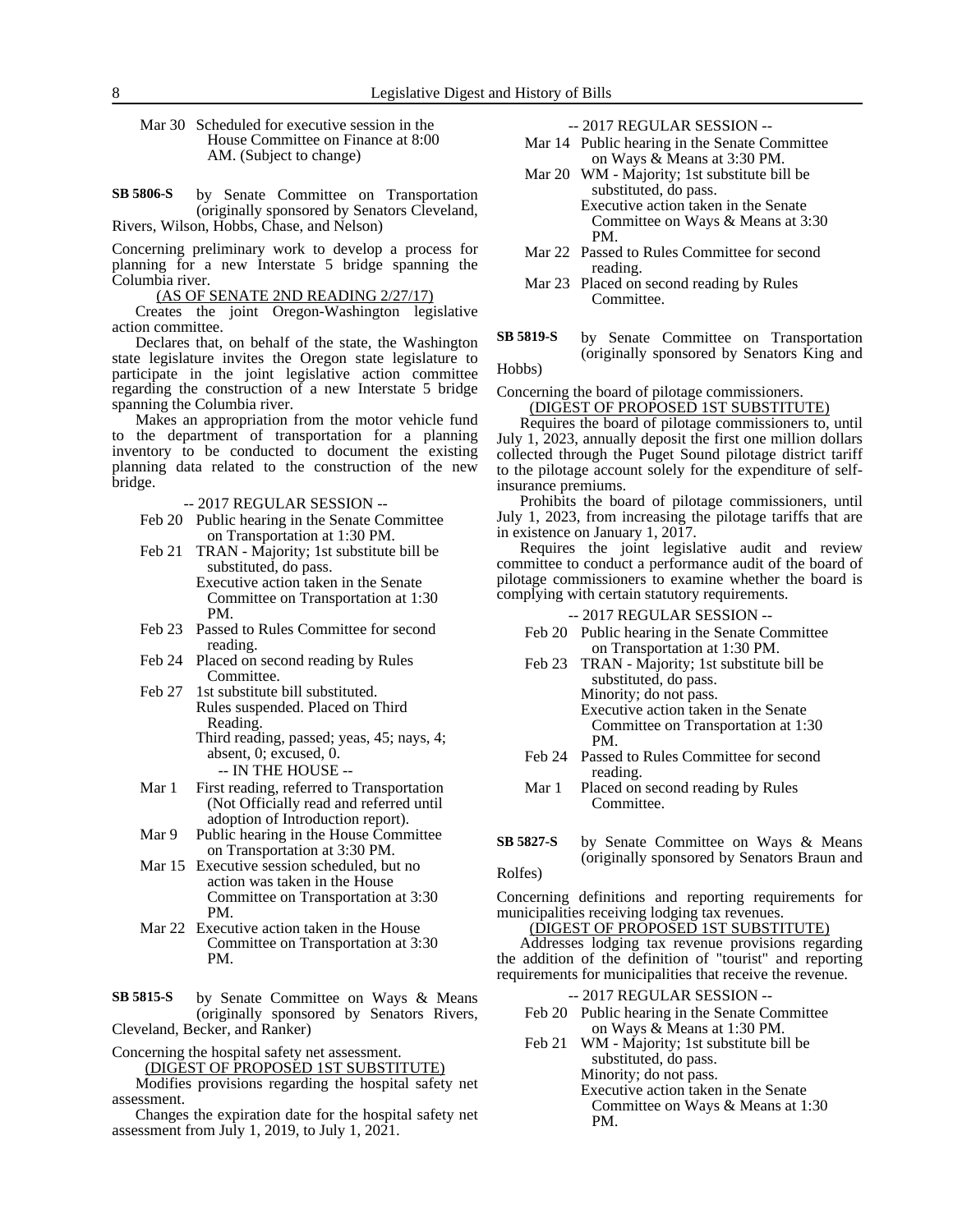- Feb 23 Passed to Rules Committee for second reading.
- Mar 1 Placed on second reading by Rules Committee.
- Mar 17 Senate Rules "X" file.
- by Senate Committee on Ways & Means (originally sponsored by Senators Honeyford, Frockt, Braun, Fain, Angel, and Hunt) **SB 5833-S**

Addressing the minimum retirement allowance under the teachers' retirement system, plan 1.

#### (AS OF SENATE 2ND READING 3/08/17)

Addresses plan 1 of the teachers' retirement system with regard to an increase in the minimum retirement allowance.

- -- 2017 REGULAR SESSION --
- Feb 20 Public hearing in the Senate Committee on Ways & Means at 1:30 PM.
- Feb 22 WM Majority; 1st substitute bill be substituted, do pass. Executive action taken in the Senate Committee on Ways & Means at 1:30 PM.
- Feb 24 Passed to Rules Committee for second reading.
- Mar 1 Placed on second reading by Rules Committee.
- Mar 8 1st substitute bill substituted. Rules suspended. Placed on Third Reading. Third reading, passed; yeas, 49; nays, 0; absent, 0; excused, 0.

-- IN THE HOUSE -- Mar 10 First reading, referred to Appropriations

- (Not Officially read and referred until adoption of Introduction report).
- Mar 15 Public hearing in the House Committee on Appropriations at 3:30 PM.

by Senate Committee on Ways & Means (originally sponsored by Senators Keiser, Baumgartner, Fain, Conway, Cleveland, Rivers, Kuderer, **SB 5835-S**

Braun, Rossi, Hasegawa, Hunt, and Saldaña)

Promoting healthy outcomes for pregnant women and infants.

(AS OF SENATE 2ND READING 3/08/17)

Requires the state health care authority to: (1) Require that health care facilities that provide newborn delivery services to medical assistance clients establish certain policies and procedures regarding placement of a newborn on the mother's chest and room-in practices where the newborn and mother share the same room;

(2) Provide guidelines for hospitals to use when establishing the policies and procedures;

(3) Require managed care organizations to report on the frequency in which they are able to adhere to the policies and procedures; and

(4) Include advanced registered nurse practitioners and certified nurse midwives when establishing certain performance measures.

Requires the department of labor and industries to provide online education materials explaining the respective rights and responsibilities of employers and employees who have a health condition related to pregnancy or childbirth.

- Requires the attorney general to investigate complaints and provide enforcement.
- Creates the healthy pregnancy advisory committee to: (1) Develop a strategy for improving maternal and infant health outcomes; and

(2) Conduct its activities in consultation with the maternal mortality review panel.

Provides a July 1, 2019, expiration date for the healthy pregnancy advisory committee.

-- 2017 REGULAR SESSION --

- Feb 16 Executive action taken in the Senate Committee on Commerce and Labor & Sports at 1:30 PM.
- Feb 22 Public hearing in the Senate Committee on Ways & Means at 1:30 PM.
- Feb 24 WM Majority; 1st substitute bill be substituted, do pass. Passed to Rules Committee for second reading.

Executive action taken in the Senate Committee on Ways & Means at 11:00 AM.

- Mar 1 Placed on second reading by Rules Committee.
- Mar 8 1st substitute bill substituted. Rules suspended. Placed on Third Reading.
	- Third reading, passed; yeas, 48; nays, 0; absent, 0; excused, 1. -- IN THE HOUSE --
- Mar 10 First reading, referred to Labor & Workplace Standards (Not Officially read and referred until adoption of Introduction report).
- Mar 14 Public hearing in the House Committee on Labor & Workplace Standards at 1:30 PM.
- Mar 28 Scheduled for executive session in the House Committee on Labor & Workplace Standards at 1:30 PM. (Subject to change)

by Senate Committee on Transportation (originally sponsored by Senators Saldaña, Hawkins, Hobbs, Hasegawa, Frockt, and Kuderer) **SB 5837-S**

Addressing high occupancy vehicle lane access for bloodcollecting or distributing establishment vehicles.

(AS OF SENATE 2ND READING 2/28/17)

Encourages the department of transportation to engage in a transparent, public process to reexamine its rules surrounding access to high occupancy vehicle lanes to consider the benefits and impacts of allowing vehicles that deliver or collect blood, tissue, or blood components for a blood-collecting or distributing establishment into the high occupancy vehicle lanes.

Expires August 1, 2019.

### -- 2017 REGULAR SESSION --

- Feb 20 Public hearing in the Senate Committee on Transportation at 1:30 PM.
- Feb 23 TRAN Majority; 1st substitute bill be substituted, do pass.